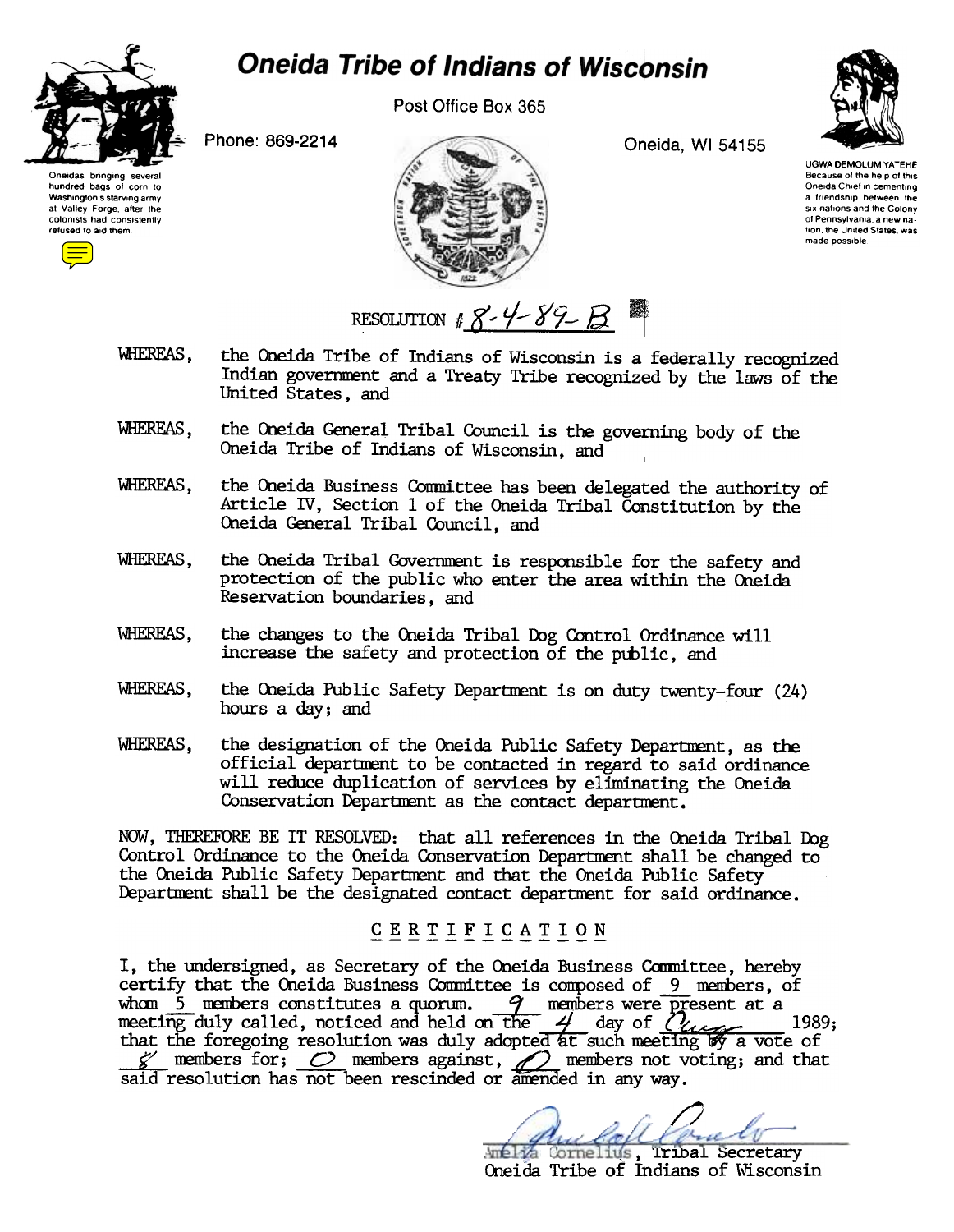### ONEIDA TRIBAL DOG CONTROL ORDINANCE

I. In order to protect the health, safety, and welfare of local communities, the Oneida Tribe of Indians of Wisconsin will cooperate with local officials in the enforcement of this ordinance .

#### $II.$ LICENSE

- A. All dogs owned by Oneida tribal members and non-tribal members living on tribally owned or leased property must have a tribal license, and the animals must be wearing proof of the tribal license at all times.
- B. The license shall be obtained from the Oneida Tribal Enrollment Office at the rate of  $$2.00$  per year for all dogs
- c. The license must be obtained within four (4) weeks of obtaining the dog or within fourteen (14) weeks after the birth of puppies.
- D. Before the dog license will be issued, proof of a valid rabies vaccination must be presented.
- E. The license shall be valid for one (1) year, and must be reissued within five (5) days of expiration.

#### III. DOG BITE CONTROL

- A. All bites to humans by a dog owned by a person who resides on<br>tribal property must be reported to the Oneida Public Safety<br>Department by either the owner of the dog, the person bitten,<br>and/or the parent or guardian if a tribal property m1St be reported to the Oneida Public Safety Department by either the owner of the dog, the person bitten, and/or the parent or guardian if a minor is involved.
	- B. The Oneida Public Safety Department is responsible for investigating the dog bite and informing the tribal sanitarian. The tribal sanitarian will make appropriate health and safety reports.
		- reside on tribal land, the appropriate county sheriff's departnents will be notified.
- 1. If the dog bite involves non-tribal members, who do not reside on tribal land, the appropriate county sheriff's departments will be notified.<br>
2. The Oneida Public Safety Department shall begin to investigate a dog bite 2. The Oneida Public Safety Department shall begin to investigate a dog bite within forty-eight (48) hours of said report.
	- 3. The Tribal Sanitarian shall be notified within three (3) working days of a reported dog bite.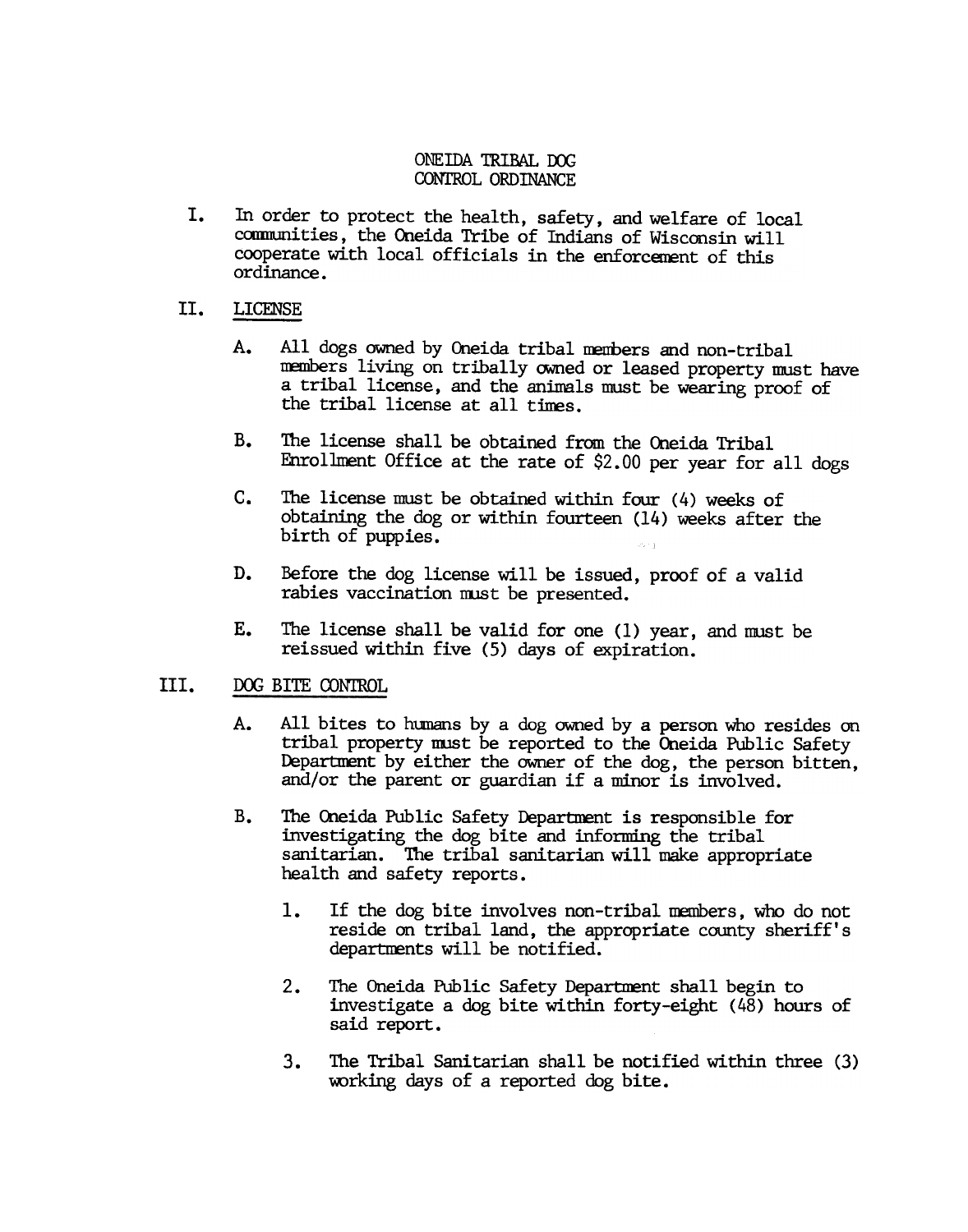- c. The procedure for investigating dog bites involving tribal members is as follows:
	- 1. Owner and/or tribal clinic shall notify the Oneida Public Safety Department of a dog bite and provide:
		- a. Nane, address and phone number of victim(s) and
		- b. Name and address of dog's owner, if known, and
		- c. Date, time and location of the incident, and
		- Details regarding the incident (provoked attack, d. etc.).
	- 2. The Oneida Public Safety Department shall, in all cases:
		- a. Contact the owner of the dog and the Oneida Conservation Department, if their assistance is needed,
		- b. Ascertain if the dog has proper license and current vaccinations,
		- Make sure all information provided is correct, contact the tribal sanitarian and order that the dog be observed: c.
			- If the dog cannot be located, the appropriate law enforcement department shall be contacted for assistance. State regulations regarding observation, etc., shall apply if state agencies are involved.  $(1)$
	- Subsequent to the owner being contacted and the dog  $3.$ having been observed by the sanitarian, the sanitarian shall request the Oneida Public Safety Department to do the following:
		- If the dog has a current rabies vaccination, order owner to chain dog for ten (10) days and allow two (2) observations by the sanitarian. At the end of ten (10) days the sanitarian may: a.
			- 1 End observation,
			- 2) Order that the dog be sacrificed and send the specimen to the State Laboratory of Hygiene for analysis (cost borne by the Oneida Health Center). This may be done before the ten (10) day observation period ends.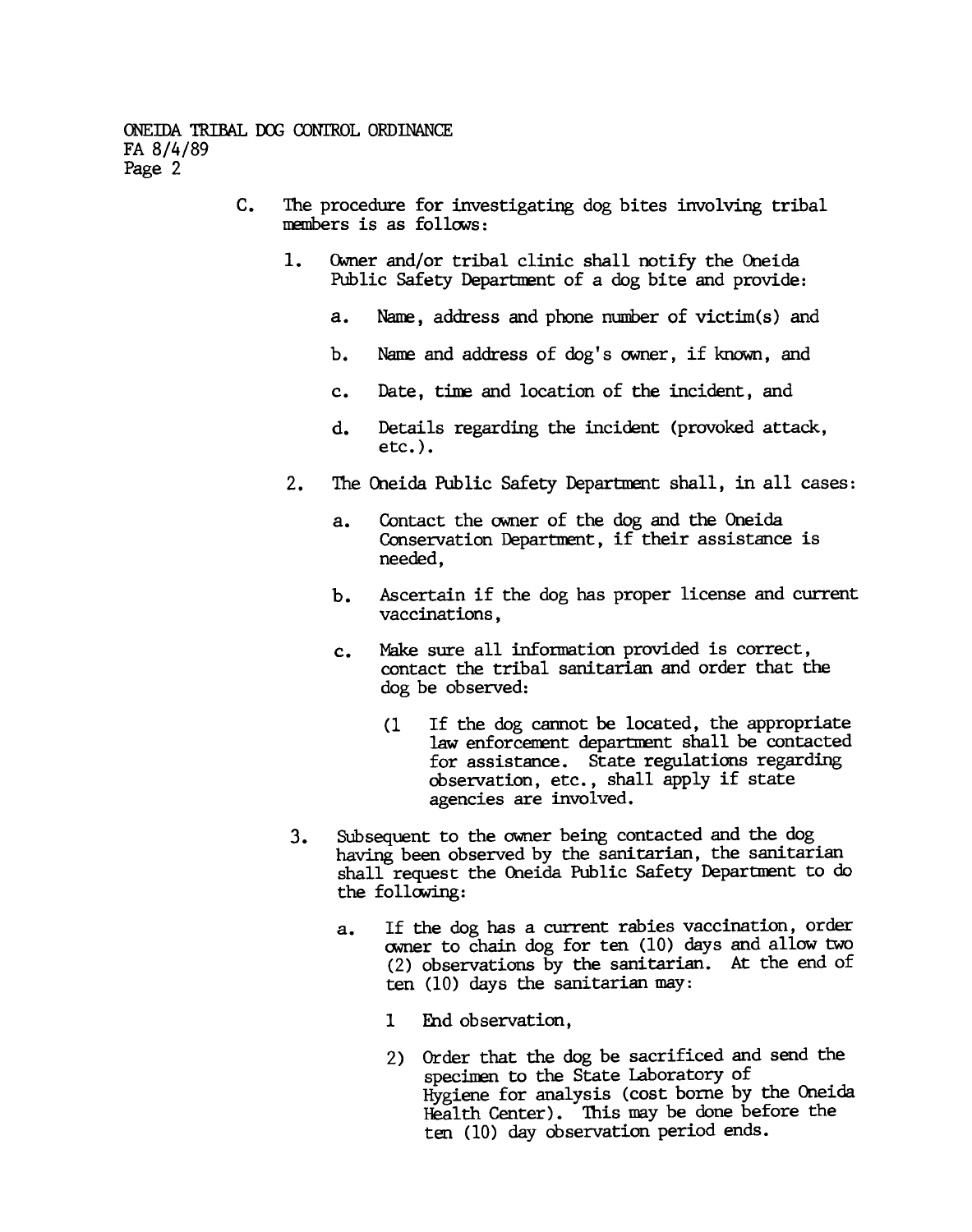ONEIDA TRIBAL DOG CONIROL ORDINANCE FA 8/4/89 Page 3

- $<sub>b</sub>$ .</sub> If the dog has not had a rabies vaccination, the sanitarian may order:
	- 1 That the dog be sacrificed and the specimen be sent to the State Laboratory of Hygiene for analysis at the owner's expense. The sanitarian will prepare and obtain required veterinarian's authorization, or
	- 2) That a twenty-one (21) day period of direct observation by a licensed veterinarian under the control of the veterinarian at the owner's expense. At the end of the twenty-one (21) days the sanitarian then:
		- a) End observation or
		- b) Order that the dog be sacrificed and send the specinen to the State Laboratory of Hygiene for analysis (cost borne by the Oneida Health Center). This may be ordered before the end of the twenty-one (21) day period if danger to humans or other animals is apparent.
	- 3) Stray dogs shall be referred to the Oneida Public Safety Department for action.
- D. These requirements are for dogs only. Other suspected rabies cases and animal bites are to be handled by the sanitarian on an individual basis.
- E. If the dog owner refuses to follow the requirements noted in Part III. C. "The Procedure for Investigating Dog Bites", then the matter shall be turned over to a local law enforcenent agency if so required.

## IV. NUISANCE AND VICIOUS DOGS

- A. A nuisance dog shall be defined as one whose actions result in two  $(2)$  or more verified complaints from the owner's neighbors. The Oneida Public Safety Department is responsible for verifying the canplaints.
- B. Disturbance is defined as excessive barking, running loose, biting, or threatening behavior.
- C. A vicious dog is defined as one who has two or more unprovoked attacks on anyone including the owner. The Oneida Public Safety Department is responsible for verification.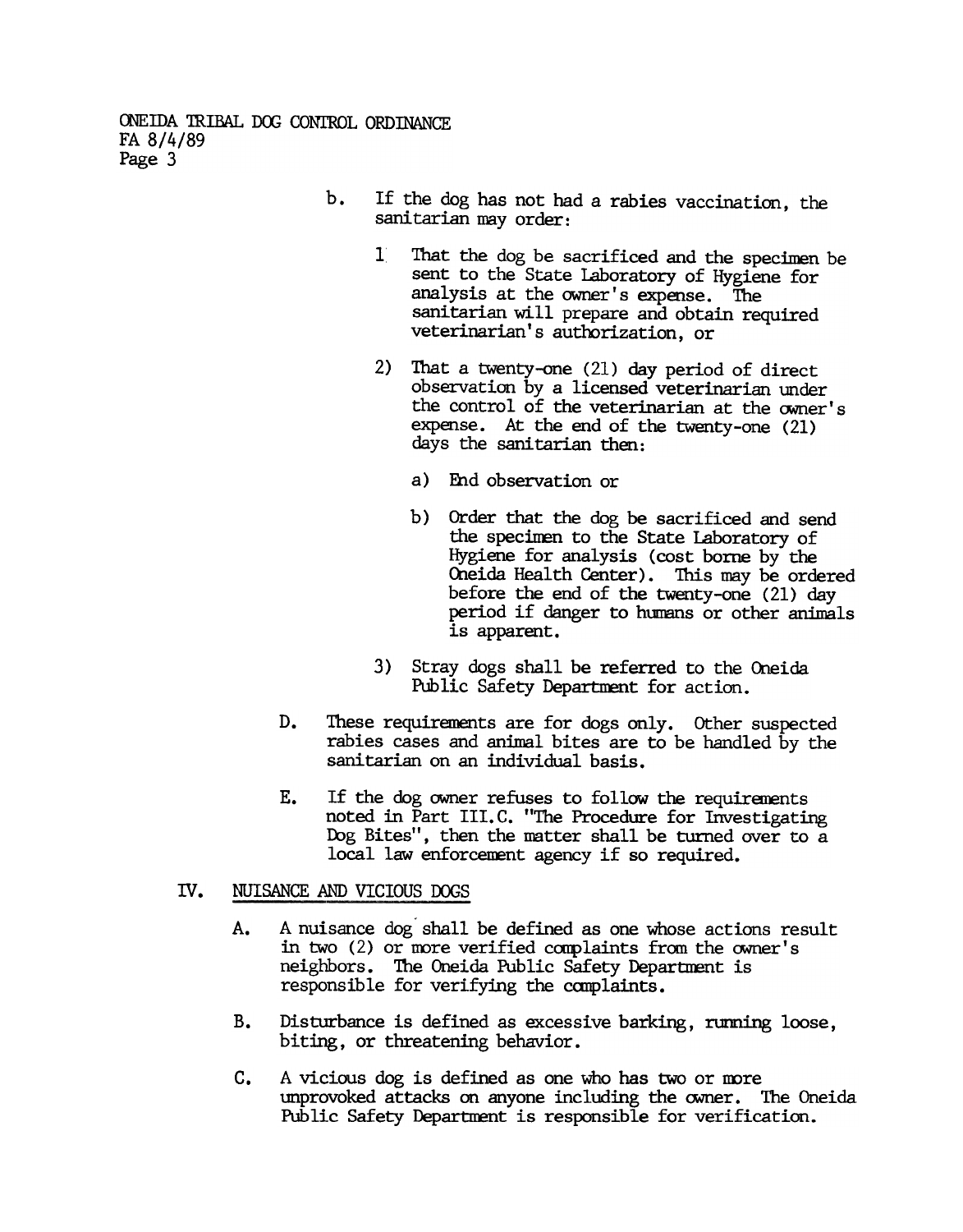ONEillA TRIBAL OOG CONlROL ORDINANCE FA 8/4/89 Page 4

- Oneida Public Safety Department may dispose of vicious  $1.$ dogs at any time when public safety is threatened. When public safety is not innediately threatened, the Oneida Public Safety Department may order the owner to dispose of the dog within ten (10) days of a written order to do so.
- D. Any nusiance dog may be picked up by town animal control personnel, tribal law enforcenent personnel, or conservationpersonnel.
	- 1. Tribal law enforcement or conservation officers may turn over animals to the respective town animal control officers, to be dealt with pursuant to their regular animal control procedures.
	- $2.$ Animals which are running game animals or that create an immediate threat to public safety or to tribal personnel may be dealt with by using reasonable force to contain the animal. Reasonable force may include killing the animal if necessary. Only Oneida Public Safety Department and/or Conservation Department personnel will be allowed to perform this function. (Note: Those animals which are thought to be rabid shall not be shot in the head.)
	- innediately in the event of any animal bite which involves an animal suspected of having rabies.
- 3. The Oneida Rublic Safety Department shall be notified<br>immediately in the event of any animal bite which<br>involves an animal suspected of having rabies.<br>F. All dogs subject to this ordinance shall be restrained a cage or F. All dogs subject to this ordinance shall be restrained within a cage or fence or be tied up to anoiget that restrains the shall entirates shall only apply to owners that have residences that are closer to proximity than a cage or fence or be tied up to an object that restrains the animal from roaming freely outside of the owner's premise. Said restraints shall only apply to owners that have residences that are closer to proximity than a 1.5 acre radius to another residence.
	- v. PENALTIES
		- Violation of II "License" shall result in a \$10.00 fine for every month of noncompliance. A.
		- B. Violations of Part III and IV of this ordinance shall result in a  $$25.00$  fine imposed by the Oneida Tribe for every month of noncompliance.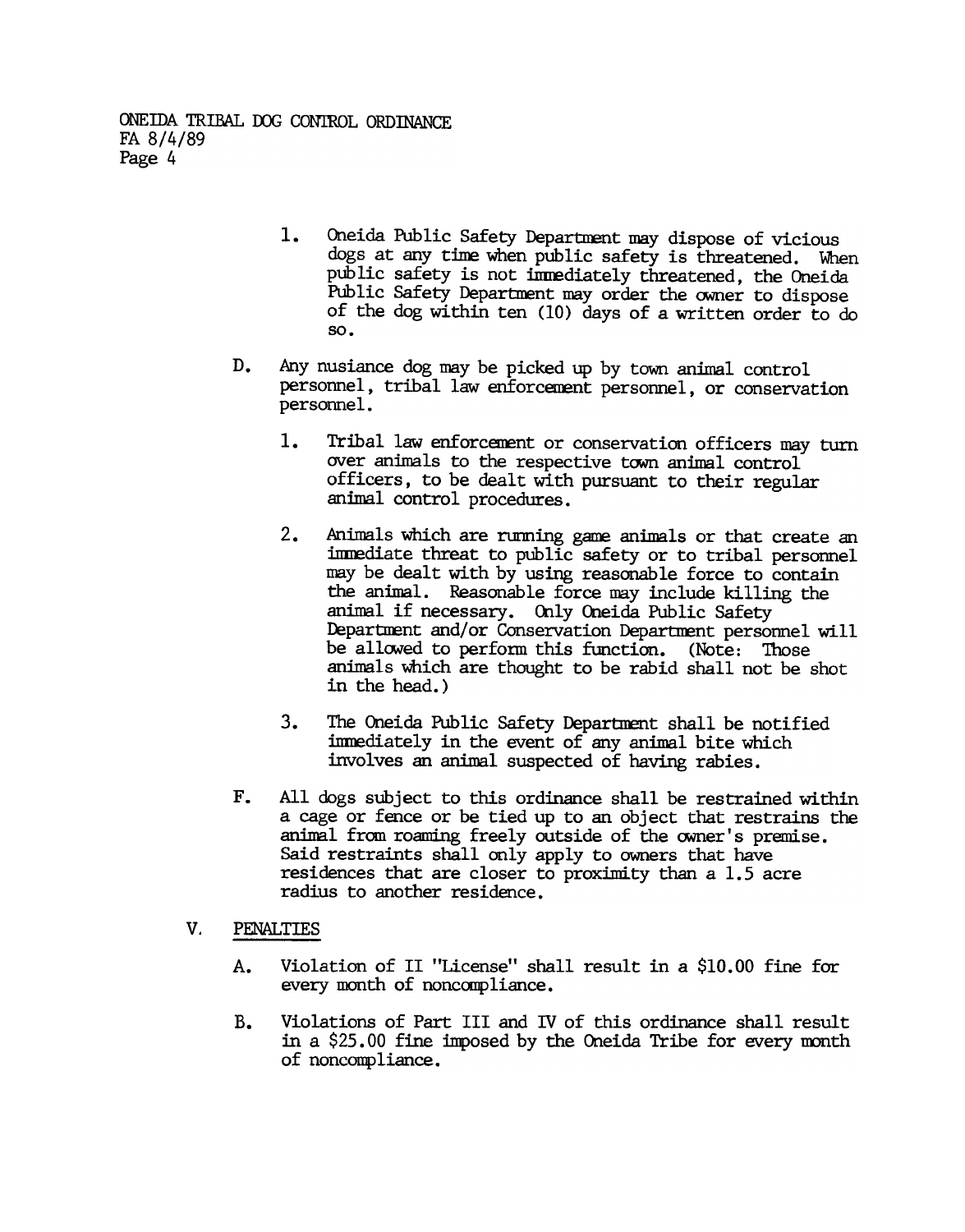Oneida Tribal Dog Control Ordinance FA 8/4/89 Page 6

#### VI. APPEAlS

A violation that results in a party appealing the decision A. that a violation was committed shall appeal in writing with: ten (10) days of the decision to the Oneida Busines Committee or other tribally authorized Oneida tribal body.

Approved as written above this 4th day of August 1989

Cornelius, Secretary

Amelia Tribal Oneida Business Committee